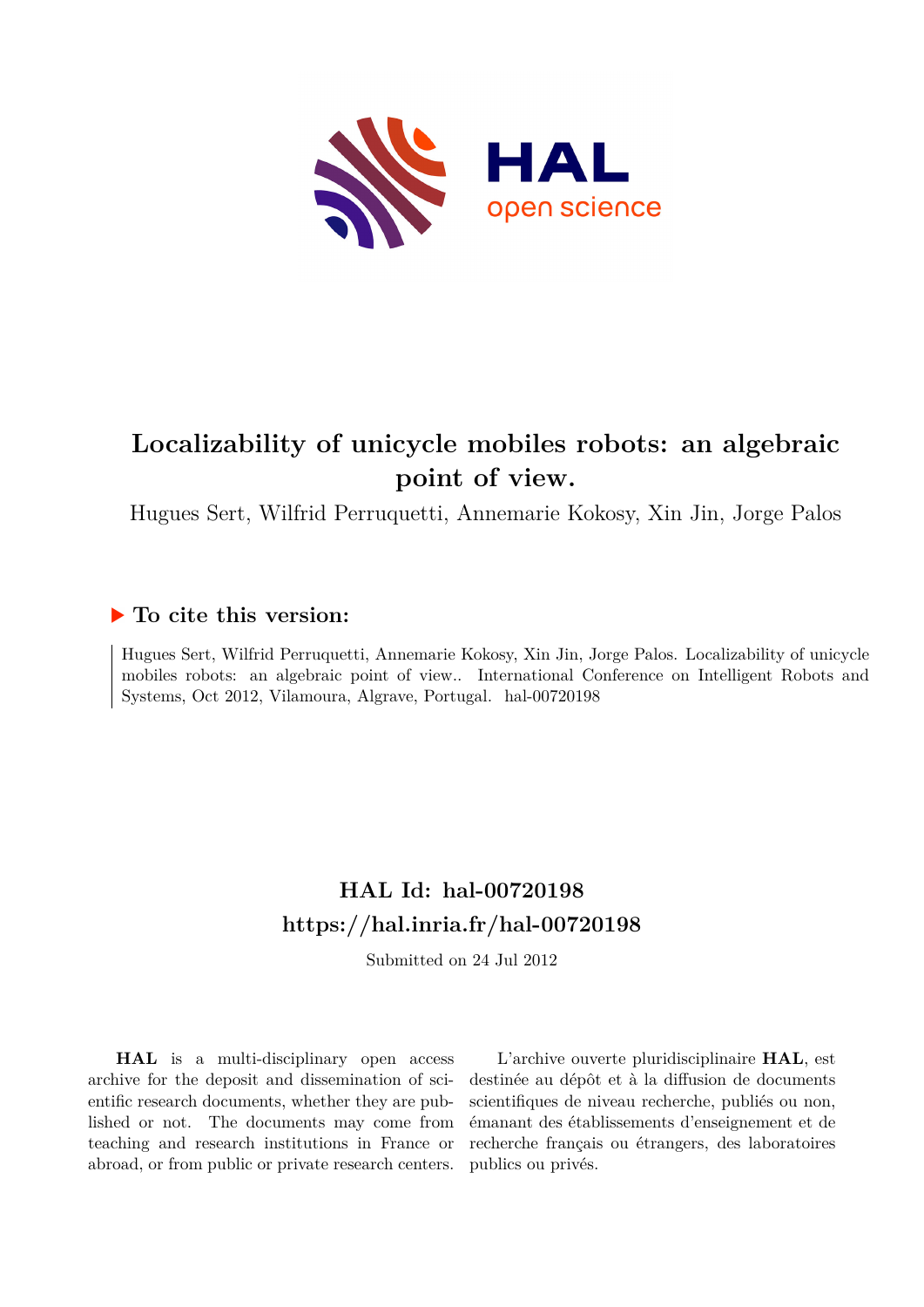# **Localizability of unicycle mobiles robots: an algebraic point of view.**

Hugues Sert, Wilfrid Perruquetti, Annemarie Kokosy, Xin Jin, Jorge Palos

*Abstract***— A single landmark based localization algorithm for unicycle mobile robots was provided in [1]. It is based on the algebraic localizability notion and an efficient differentiation algorithm in noisy environment ([2], [3]). Let us stress that** *this* **localization algorithm do not need to know the linear and the angular velocities which are reconstructed by this algorithm using the kinematic model. In this paper, a sensibility study leads to a new fusion algorithm in the multi landmark case using as a basis our posture differentiation based estimator. Some simulations and experimental results are presented in order to prove the effectiveness of the proposed method compared to the well known EKF method.**

#### I. INTRODUCTION

In order to perform a navigation task, the localization algorithm should provide an estimate the robot's posture [4]. It can be either a *relative position estimation* or an *absolute position estimation* (see [5]). The *relative* approach is suffering from the drift problem (odometry or IMU) which can be compensated by fusing data ([6] and [7] fuses IMU data with GPS ones). The *absolute* approach relies on external measurements with respect to features which are called *landmarks* (points owith known coordinates: active or natural). Several works deal with *active landmarks* as in [8] (wifi infrastructure), [9] (bluetooth protocol), and [10] (magnetic patterns). The main drawback of these methods is that they need environment modifications to work. To use *natural points*, three kinds of sensors are particularly suitable: laser scanners, ultrasound sensors or cameras. The first two ones give distance information, the third one gives angular information. For a monocular camera, some natural points have to be extracted from the video stream: corner points ([11], [12]) can be used and other algorithms are suitable such as SIFT [13] or SURF [14]. This aspect is not dealt in this paper but is considered as an input of the proposed work. The main limitation using the monocular approach is that the distance information is lost during the acquisition process. One solution is to use several points and to estimate the position by triangulation [15]. However, in some situations it can be difficult to find enough landmarks. With only one landmark, a scale factor has to be computed

Hugues Sert, Annemarie Kokosy, Xin Jin and Jorge Palos are with ISEN, 41 bvd Vauban, 59 046 Lille Cedex, France (e-mail: hugues.sert@isen.fr, annemarie.kokosy@isen.fr, xin.jin@isen.fr, jorge.palos@isen.fr).

Wilfrid Perruquetti and Hugues Sert are with Non A INRIA - LNE, Parc Scientifique de la Haute Borne 40, avenue Halley Bt.A, Park Plaza 59650 Villeneuve d'Ascq and LAGIS UMR CNRS 8219, Ecole Centrale de Lille, BP 48, Cité Scientifique, 59651 Villeneuve-d'Ascq, France (e-mail: wilfrid.perruquetti@inria.fr).

This work was partially supported by INTERREG IV A 2 Mers Seas Zeen Cross-border Cooperation Program 2007-2013 under SYSIASS 6-20 project - LNE, Mission Insertion Thales, Fondation Norbert Ségard and the Non-A INRIA.

in order to get this distance information: the scale factor can be derived from the shape of the landmark [16], [17], [18] or from the robot's motion. For example, [19] and [20] use an odometer to get the distance traveled by the robot between two measures: this method is affected with the drift drawback.

A common framework to study the robot's *localizability* is related to the observability problem in the sense of the automatic control community (see [21], [22], [23]). Since [24] proves that each non degenerate wheeled mobile robot belongs to one of the five classes of robots and that the possible outputs come from two main classes of sensors (distances and angles), the general problem has a low combinatoric possibility. This is the chosen approach in this paper. In section II, the notations are given. Then, *localizability* is defined and connected to the observability notion in section III. Section IV provides a sensibility study of the single landmark based localization algorithm from the authors ([1]). This sensibility study leads to a new fusion algorithm in the multi landmark case. Finally, in section V, simulations and experimental results show the effectiveness of the proposed method.

#### II. NOTATIONS

In this paper the following notations are used (see Fig. 1):

- $x^T$  denotes the transpose of the vector x.
- $P = (x, y, \theta)^T$  is the robot's posture (position and orientation).
- $(x_{A_i}, y_{A_i}, z_{A_i})^T$  are the coordinates of the landmark  $A_i$ . Then using the relative coordinates robotlandmark:  $x_{r,i} = x_{A_i} - x, y_{r,i} = y_{A_i} - y,$ the distance between the robot and the landmark are:  $d_{3D}(R, A_i) = \sqrt{x_{r,i}^2 + y_{r,i}^2 + z_{Ai}^2}$  in the space,  $d_{2D}(R, A_i) = \sqrt{x_{r,i}^2 + y_{r,i}^2}$  in the motion plane.
- for a physical variable  $z: z_m$  denotes its measured quantity (usually  $z_m = z + \varpi_z$  where  $\varpi_z$  is an additive noise) and  $z_f$  denotes its filtered value and  $\hat{z}$  denotes its estimate.

#### III. LOCALIZABILITY

In order to define and characterize localizability, we first need to specify the robot kinematic model (subsection III-A) and the measurement model (subsection III-B). Then localizability is defined and related to observability (subsection  $III-C$ ).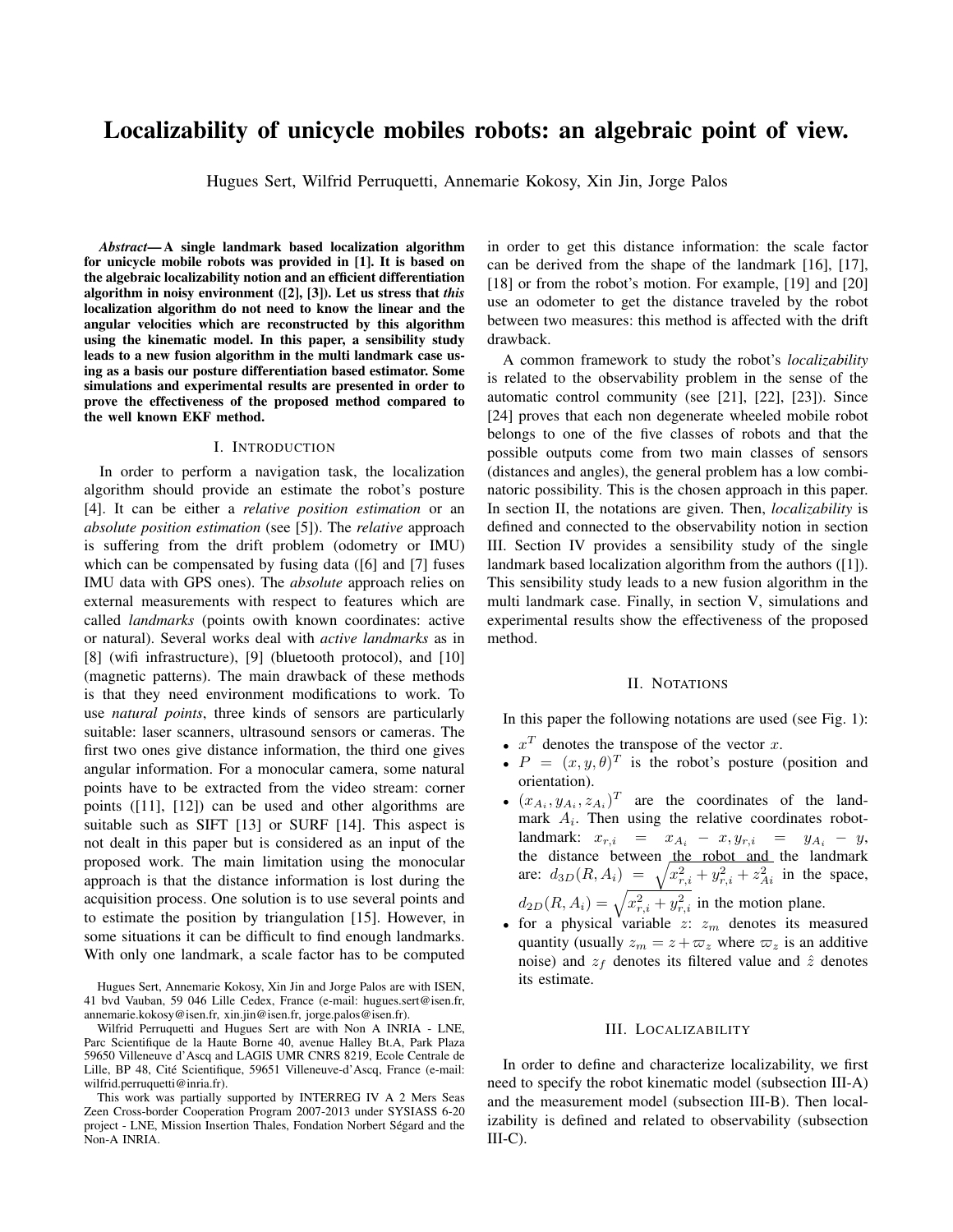

Fig. 1. Robot and landmark notation for the localization

#### *A. Robot State Model*

The unicycle mobile robot is fully described its posture  $\mathbf{x} = (x, y, \theta)^T$  where  $(x, y)^T$  are the coordinates of the midpoint between the two driving wheels and  $\theta$  is the orientation angle with respect to a fixed frame. Its kinematic model is:

$$
\dot{\mathbf{x}} = \mathbf{f}(\mathbf{x}, \mathbf{v}) = \begin{pmatrix} u \cos(\theta) \\ u \sin(\theta) \\ \omega \end{pmatrix}, \tag{1}
$$

where is the of the robot and  $\mathbf{v} = (u, \omega)^T$  is the control input (linear velocity, angular velocity).

#### *B. Measurement Model*

This robot observes landmarks in 3D and measures their azimuth and elevation angles:

$$
\mathbf{y}_{i} = \begin{pmatrix} \alpha_{m,i} \\ \beta_{m,i} \\ \theta_{m} \end{pmatrix} = \begin{pmatrix} \alpha_{i} \\ \beta_{i} \\ \theta \end{pmatrix} + \begin{pmatrix} \varpi_{\alpha_{i}} \\ \varpi_{\beta_{i}} \\ \varpi_{\theta} \end{pmatrix}, (2)
$$

$$
\begin{pmatrix} \alpha_{i} \\ \beta_{i} \end{pmatrix} = \begin{pmatrix} \arctan\left(\frac{y_{r,i}}{x_{r,i}}\right) - \theta \\ \arctan\left(\frac{z_{A_{i}}}{\sqrt{(x_{r,i})^{2} + (y_{r,i})^{2}}} \right) \end{pmatrix}, (3)
$$

see notations II: additive noises are denoted by  $\varpi_{\alpha_i}, \varpi_{\beta_i}$ and  $\varpi_{\theta}$ .

#### *C. Localizability*

*1) Observability vs. Localizability:* Let us formulate our landmark based localization problem as an observability. For this, let us write the state model under the following form (see [24]):

$$
\left\{ \begin{array}{l} \dot{\mathbf{x}} = \mathbf{f}(\mathbf{x}, \mathbf{v}) \\ \mathbf{y} = \mathbf{h}(\mathbf{x}) + \varpi \end{array} \right., \tag{4}
$$

where  $x \in \mathcal{X}$  is the state vector,  $u \in \mathcal{V}$  is the control input vector,  $y \in \mathcal{Y}$  is the measurement vector,  $\varpi$  is the noise measurement and  $X, U, Y$  are differential manifolds of dimension respectively  $n$ ,  $m$  and  $p$  (thus their tangent spaces are diffeomorphic respectively to  $\mathbb{R}^n$ ,  $\mathbb{R}^m$  and  $\mathbb{R}^p$ ).

On one hand an observability problem roughly consists in estimating the vector state from the measured data (outputs and inputs). On the other hand for a robot, the localizability problem roughly consists in estimating the posture state from the measured data (outputs and inputs). Usually, the posture vector is a subset of the state vector (see for example the car's kinematics), so the localizability problem is a partial observability problem.

*Definition 1:* A robot is **localizable** if and only if its posture vector is observable with respect to a given measurement model.

*Note 1:* For a unicycle robot, the state vector is the posture vector, so the localizability problem and the observability problem are the same.

*2) Review of the observability in the differential geometric framework:* In a differential geometry framework, a local weak observability has been introduced in the literature and was characterized by a sufficient condition obtained by Hermann and Krener in [25]: the local observability rank condition (similar, in some sense, to the well known Kalman rank criterion for linear system).

*Theorem 1 (Herman-Krener):* System (4) is locally weakly observable at a point  $x_0 \in \mathcal{X}$ , if there exist  $\mathcal{X}(\mathbf{x}_0)$  an open neighborhood of  $\mathbf{x}_0$  and positive integers  $i_1, i_2, \ldots, i_m$  (i<sub>j</sub> is called the observability indices of  $j^{th}$  output) satisfying  $\sum_{j=1}^{m} i_j = n$  such that,  $\forall x \in \mathcal{X}(x_0) : \text{dim} d\mathcal{O}_{x_0}(\mathbf{h}) = n. d\mathcal{O}_{x_0}(\mathbf{h})$  called the co-distribution of observability is the set of row vectors defined by  $\{dL_f^{i-1} \mathbf{h}_j(\mathbf{x}) : j = 1, ..., m; i = 1, ..., i_j\},\$ where  $L_f^{i-1}$ **h**<sub>j</sub>(**x**) are recursively defined by  ${L_f^i h_{j,k}(\mathbf{x}) =$  $L_f(L_f^{i-1} \mathbf{h}_j(\mathbf{x}))$  and  $L_f^0 \mathbf{h}_j(\mathbf{x}) = \mathbf{h}_j(\mathbf{x}), L_f \mathbf{h}_j(\mathbf{x}) = \frac{\partial \mathbf{h}_j}{\partial(\mathbf{x})} f$  is the Lie derivative of the scalar function  $h_j$  along the vector field  $f$  where  $u$  is frozen  $(u$  is considered as a constant).

*Remark 1:* Let us note that in fact  $L_f^k \mathbf{h}_j(\mathbf{x})$  is the  $k^{th}$ time derivative of the output  $h$  along the vector field  $f$ .

*Theorem 2:* A mobile robot with the state dynamics (4) is **localizable** if, and only if, the dimension of the codistribution of observability,  $d\mathcal{O}_{\mathbf{x}}(\mathbf{h}) = \mathcal{O}(dx, dy, d\theta)^T$  is 3.

*3) Review of observability in the algebraic framework:* Since local observability rank condition is concerned with the successive output time derivatives (see proposition 1 and remark 1), it is interesting to look at observability in a differential algebraic framework (see [26], [27]).

*Theorem 3 (see [26] and [27]):* A system variable  $x \in$  $X$  is said to be **observable** if, and only if, it is algebraic over  $f\langle v, y \rangle$ . An input-output system  $\mathcal{X}/f$  is said to be observable if, and only if, the extension  $\mathcal{X}/f\langle v, y \rangle$  is algebraic. f is the ground field (in practice either  $\mathbb R$  or  $\mathbb C$ ).

This differential algebraic criterium can be rephrase in a down to earth formulation as follows: a system variable  $x \in \mathcal{X}$  is observable, if and only if there is an algebraic equation linking x, the outputs, the inputs and a finite number of the time derivatives of the inputs and outputs. Let us use this algebraic criterion for our localization problem.

*Theorem 4:* A mobile robot with the state dynamics (4) is **localizable** if, and only if, there is an algebraic equation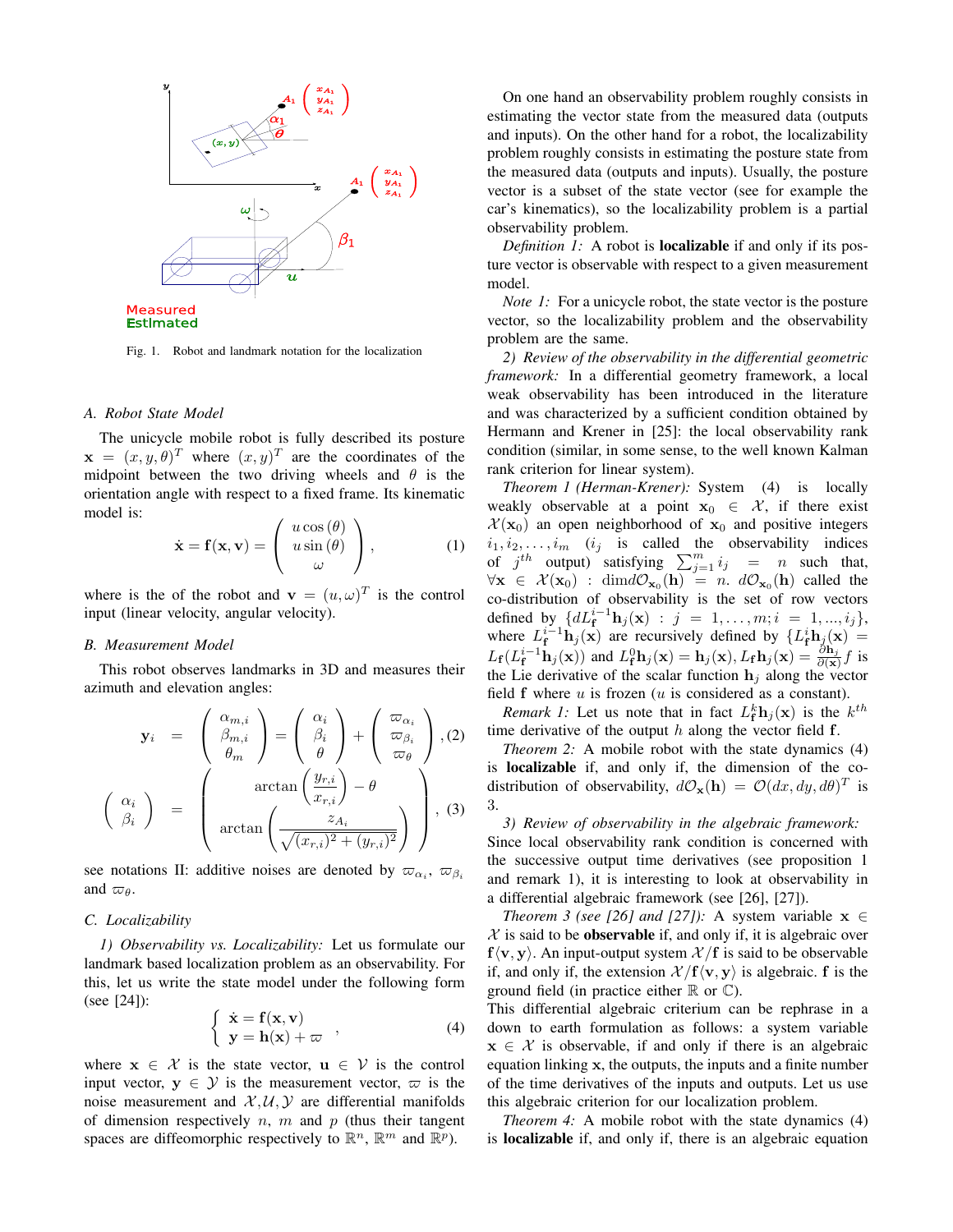linking the posture to the measured output y, the input v and a finite number of their time derivatives.

Let us consider the kinematic model of

*Example 1:* For the mobile robot (1) with measured output  $\mathbf{y} = (x, y)^T$  we have:

Differential Geometry: Since  $d\mathcal{O}_{\mathbf{x}_0}(\mathbf{h}) = \text{span}\{dx, dy, d\theta\}$ (in fact  $\text{span}\{dx, dy, d(u\cos(\theta)), d(u\sin(\theta))\},\}$  thus  $\dim d\mathcal{O}_{\mathbf{x}_0}(\mathbf{h}) = 3$  which means that a unicycle type mobile robot is localizable.

Differential Algebra: Since  $x = x, y = y, \tan \theta = \frac{y}{x}$  $\frac{\partial}{\partial x}$  we obtain the same conclusion and an algorithm to reconstruct the posture vector (a zero order differentiator on measures to filter  $x$  and  $y$  and a first order differentiator on measures to estimate  $\theta$ ).

So the localizability problem is clearly linked to the differentiation in noisy environment problem. A numerical differentiation algorithm of noisy signals was introduced in [28], analyzed in [2], [3] and recalled here for a measured signal  $z_m = z + \varpi_z$  ( $\varpi_z$  is the noise).

a) Continuous time version of the derivative: The  $n^{th}$ time derivative estimate of the variable  $z$  is given by:

$$
z_f^{(n)}(Tt;\kappa;\mu;N) = \int_0^1 g_{\kappa,\mu,N}(\tau) z_m(t-\tau) d\tau, \quad (5)
$$

where  $z_m$  is the measured quantity of z (see notations) and

$$
g_{\kappa,\mu,N}(\tau) = \sum_{l=0}^{q} \lambda_l h_{\kappa+q-l,\mu+l}(\tau), \tag{6}
$$

with  $(\kappa; \mu) \in \mathbb{N}, q = N - n, p = n + \kappa, l = 0, ..., q$  and

$$
\lambda_l = (-1)^{q-l} \begin{pmatrix} p+q-l \\ p \end{pmatrix} \begin{pmatrix} p+q+1 \\ l \end{pmatrix} (7)
$$
\n
$$
(-1)^n \gamma_{r+1} = d^n
$$

$$
h_{\kappa,\mu}(\tau) = \frac{(-1)^n \gamma_{\kappa,\mu,n}}{T^n} rect(\tau) \frac{d^n}{d\tau^n} \omega_{\kappa,\mu}(\tau), \tag{8}
$$

$$
rect(\tau) = \begin{cases} 1 \text{ if } \tau \in [0;1] \\ 0 \text{ ortherwise} \end{cases}, \qquad (9)
$$

$$
\omega_{\kappa,\mu}(t) = t^{\kappa+n} (1-t)^{\mu+n}, \qquad (10)
$$

$$
\gamma_{\kappa,\mu,n} = \frac{(\mu + \kappa + 2n + 1)!}{(\mu + n)!(\kappa + n)!}.
$$
\n(11)

See [2] for details about the choice of the different parameters involved in this differentiation estimation method.

*Remark 2:* Let us note that this formula is still valid for  $n = 0$  and thus gives a filtered estimate of the measured variable. This will be used to obtain the following filtered quantities:  $\alpha_{f,i}, \beta_{f,i}, \theta_f, \dot{\alpha}_{f,i}, \dot{\beta}_{f,i}.$ 

b) Discrete version: The  $n^{th}$  order time derivative estimation in the discrete can be obtained by using a numerical integration in Eq. (5). The  $n^{th}$  order time derivative estimation in the discrete case is obtained as the output of the finite impulse response filter (FIR):

$$
\widehat{z}^{(n)}(t - T\xi; \kappa, \mu, q) \approx \sum_{j=0}^{M-1} W_j g_j z_{m,l-j}, \qquad (12)
$$

where  $z_{m,l} = z_m(lT_s)$ ,  $T_s$  is the sampling period, M is the number of coefficients of the filter and it is related to the length of the integration time interval by  $T = MT_s$ . The coefficients  $c_j = W_j g_j$ ,  $j = 0, ..., M - 1$  characterize the filter impulse response. Coefficients  $W_j$  depend on the integration method ; for the trapezoidal method they are given by:  $W_0 = W_M = \frac{1}{2M}$  $\frac{1}{2M}, W_j = \frac{1}{M}$  $\frac{1}{M}, j = 1, ..., M - 1.$ When  $\mu, \kappa$  are negative better results are obtained (noise effect and delay are reduced), but in that case one have to modify  $W_0 = W_M$  (see [3]). Coefficients  $g_j$  are such as  $g_j = g_{\kappa,\mu,N}\left(\frac{j}{M}\right), j = 0, ..., M.$ 

## IV. MAIN RESULTS

## *A. Localizability study in the geometric framework*

Using (2)-(3) and the kinematic model (1) we have  $d\alpha_i =$  $y_{r,i}dx - x_{r,i}dx$  $\frac{d^2x - x_{r,i}ax}{dx^2 + y_{r,i}^2} - d\theta, d\beta_i = \frac{z_{A_i}(x_{r,i}dx + y_{r,i}dy)}{\sqrt{x_{r,i}^2 + y_{r,i}^2(x_{r,i}^2 + y_{r,i}^2 + z_{A_i}^2)}},$ leading to (see Theorem 1):

$$
d\mathcal{O}_{\mathbf{x}}(\mathbf{h}) = \mathcal{O}(dx, dy, d\theta)^{T},
$$
\n(13)

with det  $\mathcal{O} = \frac{z_{A_i}}{d_{\text{on}}(R \ A_i) d_{\text{on}}}$  $\frac{\overline{A_i}}{d_{2D}(R, A_i)d_{3D}(R, A_i)^2}$ . This determinant is non zero and is defined if and only if  $z_{A_i} \neq 0$  and  $d_{2D}(R, A_i) \neq 0$ . So the rank of the observability codistribution is 3 under the same conditions.

*Theorem 5:* A unicycle mobile robot with kinematic model (1) which measures its orientation and the two angles between itself and a landmark is localizable (*i.e.* it is possible to estimate its posture  $(x, y, \theta)^T$ ), if and only if:

- $d_{2D}(R, A_i) \neq 0$ , *i.e.* the projection of the relative distance between the robot and the landmarks in the plan of motion is nonzero,
- $z_{A_i} \neq 0$ , *i.e.* the height of the landmark is non-zero.

# *B. Algebraic estimation of the robot's posture and velocities*

*Theorem 6:* [1] For a unicycle mobile robot with kinematic model (1) with measurement model (2)-(3), the velocities (linear u and angular  $\omega$ ) and the relative coordinates of the robot  $(x_{r,i}, y_{r,i})^T$  are are estimated by:

$$
\hat{u} = \frac{z_{A_i} \dot{\beta}_{f,i}}{\sin^2 \beta_{f,i} \cos \alpha_{f,i}},
$$
\n(14)

$$
\hat{\omega} = \frac{2 \tan(\alpha_{f,i})}{\sin(2\beta_{f,i})} \dot{\beta}_{f,i} - \dot{\alpha}_{f,i}, \quad (15)
$$

$$
\begin{pmatrix}\n\hat{x}_{r,i} \\
\hat{y}_{r,i}\n\end{pmatrix} = \begin{pmatrix}\n\frac{z_{A_i} \cos(\alpha_{f,i} + \theta_f)}{\tan(\beta_{f,i})} \\
\frac{z_{A_i} \sin(\alpha_{f,i} + \theta_f)}{\tan(\beta_{f,i})}\n\end{pmatrix}.
$$
\n(16)

*Proof:* The proof for the linear speed and angular speed estimation can be found in [1]. For the posture estimation,<br>we have (Fig. 1)  $d_{2D}(R, A_i) = \frac{z_{A_i}}{\tan(\beta_i)}$ . Since  $x_{r,i} =$  $d_{2D}(R, A_i) \times \cos(\alpha_i + \theta), y_{r,i} = d_{2D}(\tilde{R}, A_i) \times \sin(\alpha_i + \theta)$ the result is proven.

#### *C. Sensibility study*

The sensibility of an estimated  $\hat{x}$  (14)-(16) with respect to a measured quantity z is denoted  $S_{\hat{x}/z}$  and is defined as the partial derivative of the estimate with respect to each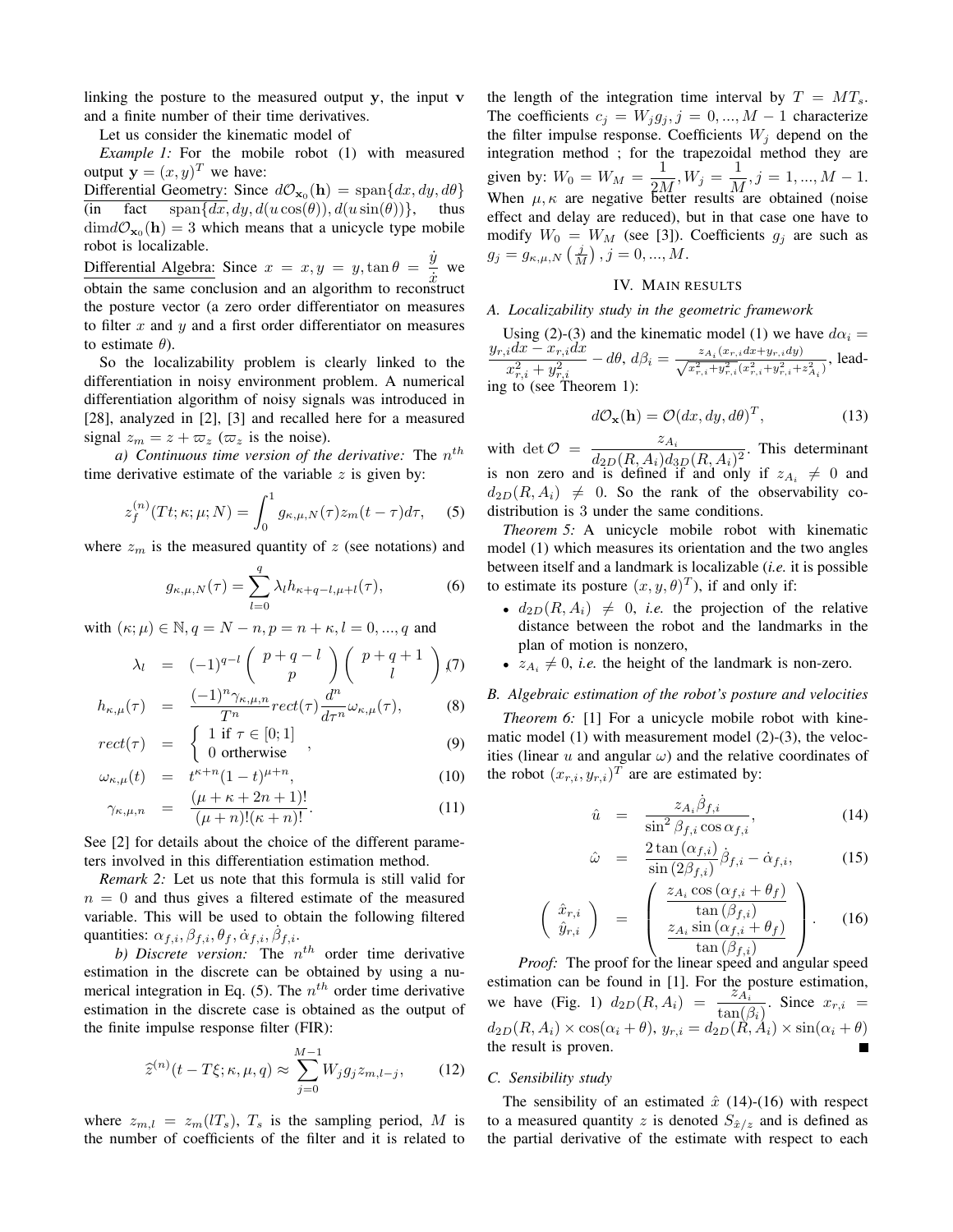

Fig. 2. CAS when  $z_{A_i} = 5m$ 

measurement multiplied by the standard deviation of the corresponding measurement (denoted  $\sigma_z$ ). This sensibility is clearly a function of the relative distance between the robot and the landmark:

$$
S_{\hat{x}_{r,i}/\alpha_{f,i}} = -y_{r,i}\sigma_{\alpha_{f,i}},
$$
  
\n
$$
S_{\hat{x}_{r,i}/\theta_{f}} = -y_{r,i}\sigma_{\theta_{f}},
$$
  
\n
$$
S_{\hat{x}_{r,i}/\beta_{f,i}} = \frac{-d_{3D}(R, A_{i})^{2}x_{r,i}}{d_{2D}(R, A_{i})z_{A_{i}}}\sigma_{\beta_{f,i}}.
$$
\n(17)

Similarly, the sensibilities of the estimation of  $y_{r,i}$  are:

$$
S_{\hat{y}_{r,i}/\alpha_{f,i}} = -x_{r,i}\sigma_{\alpha_{f,i}},
$$
  
\n
$$
S_{\hat{y}_{r,i}/\theta_f} = -x_{r,i}\sigma_{\theta_f},
$$
  
\n
$$
S_{\hat{y}_{r,i}/\beta_{f,i}} = \frac{-d_{3D}(R, A_i)^2 y_{r,i}}{d_{2D}(R, A_i) z_{A_i}} \sigma_{\beta_{f,i}}.
$$
\n(18)

These relations show that the closer to the landmark the robot is, the better the solution is, except in the limit case when the robot is not localizable  $(d_{2D}(R, A_i) = 0$  or  $z_{A_i} = 0$ ). This could be shown by plotting the following equation which could be seen as the *cumulative absolute sensibility (CAS)*:

$$
CAS = 2|y_{r,i}| + 2|x_{r,i}| + \left|\frac{d_{3D}(R, A_i)^2 y_{r,i}}{d_{2D}(R, A_i) z_{A_i}}\right| + \left|\frac{d_{3D}(R, A_i)^2 x_{r,i}}{d_{2D}(R, A_i) z_{A_i}}\right|.
$$

The evolution of CAS (z-axis) with respect to  $x_{r,i} = (x_{A_i}$ x) (x-axis) and  $y_{r,i} = (y_{A_i} - y)$  (y-axis) is plotted on Fig. 2 for  $z_{A_i} = 5m$ .

# *D. Fusion algorithm when there is more than one landmark*

When there is more than one landmark, each landmark can give an estimation of the posture by applying the result of Theorem 6. In this case, in order to give a final estimation of the posture, a fusion can be made. In [1], an average of the estimation given by each landmark is computed to get a global solution. Here, the sensibility is used to compute a weighted average of the solution given by each landmark: the proposed algorithm is summarized on Fig. 3. For each landmark  $A_i$  at each time, an estimation of the relative position  $(\hat{x}_{r,i}, \hat{y}_{r,i})^T$  is computed and used to compute the sensibility of the current posture estimation with respect to the landmarks coordinates:

$$
S_{\hat{x}_{r,i}} = -\left(\hat{y}_{r,i}\sigma_{\theta} + \hat{y}_{r,i}\sigma_{\alpha_i} + \frac{\hat{d}_{3D}(R, A_i)^2 \hat{x}_{r,i}}{\hat{d}_{2D}(R, A_i) z_{A_i}} \sigma_{\beta_i}\right), (19)
$$
  

$$
S_{\hat{y}_{r,i}} = -\left(\hat{x}_{r,i}\sigma_{\theta} + \hat{x}_{r,i}\sigma_{\alpha_i} + \frac{-\hat{d}_{3D}(R, A_i)^2 \hat{y}_{r,i}}{\hat{d}_{2D}(R, A_i) z_{A_i}} \sigma_{\beta_i}\right)
$$
20)



Fig. 3. Multi-landmarks localization using a mono-landmark approach

The relative position of robot with respect to each landmark  $A_i$  denoted by  $(\hat{x}_{r,i}, \hat{y}_{r,i})^T$  can be used to compute the robot position denoted by  $(\hat{x}_i, \hat{y}_i)^T$ . Eventually by fusing all these estimates as follows we get the final pose estimation:

$$
\hat{x} = \frac{\sum_{i=i}^{n} \hat{x}_i \times S_{\hat{x}_{r,i}}}{\sum_{i=i}^{n} S_{\hat{x}_{r,i}}},
$$
\n(21)

$$
\hat{y} = \frac{\sum_{i=i}^{n} \hat{y}_i \times S_{\hat{y}_{r,i}}}{\sum_{i=i}^{n} S_{\hat{y}_{r,i}}}.
$$
\n(22)

#### V. EXPERIMENTAL AND SIMULATION RESULTS

#### *A. Simulation results*

In order to show the effectiveness of the proposed method, the obtained results have been implemented on Matlab. In order to give some comparison results in the multi-landmarks case, three algorithms have been implemented:

- 1) The original *NON-A mean algorithm* (mean of the solutions obtained for each landmark), see [1],
- 2) The proposed *NON-A sensibility algorithm* (weighted average of the solutions obtained for each landmark: the weight being the sensibility of the corresponding solution),
- 3) The *EKF algorithm* (as a reference in the robotics field, see [29] for example).

In [1] a theoretical comparison between the NON-A approach and the well known EKF approach has been given. Tab. I recalls the main points. The fundamental difference between NON-A mean algorithm and NON-A sensibility algorithm lies in the need for NON-A sensibility algorithm to know the statistical noise properties.

The algorithms are tested for 2, 6, 10, 50 and 100 landmarks. For each case, the simulation is repeated on 100 run and an uniformly distributed gaussian noise on the interval  $[-0.5^\circ, 0.5^\circ]$  is added to the angular measurements. The initial covariance matrix for the EKF is set at  $0.1m$  on the diagonal for the position and  $1^\circ$  on the diagonal for the orientation and 0 elsewhere. The initial position is fixed at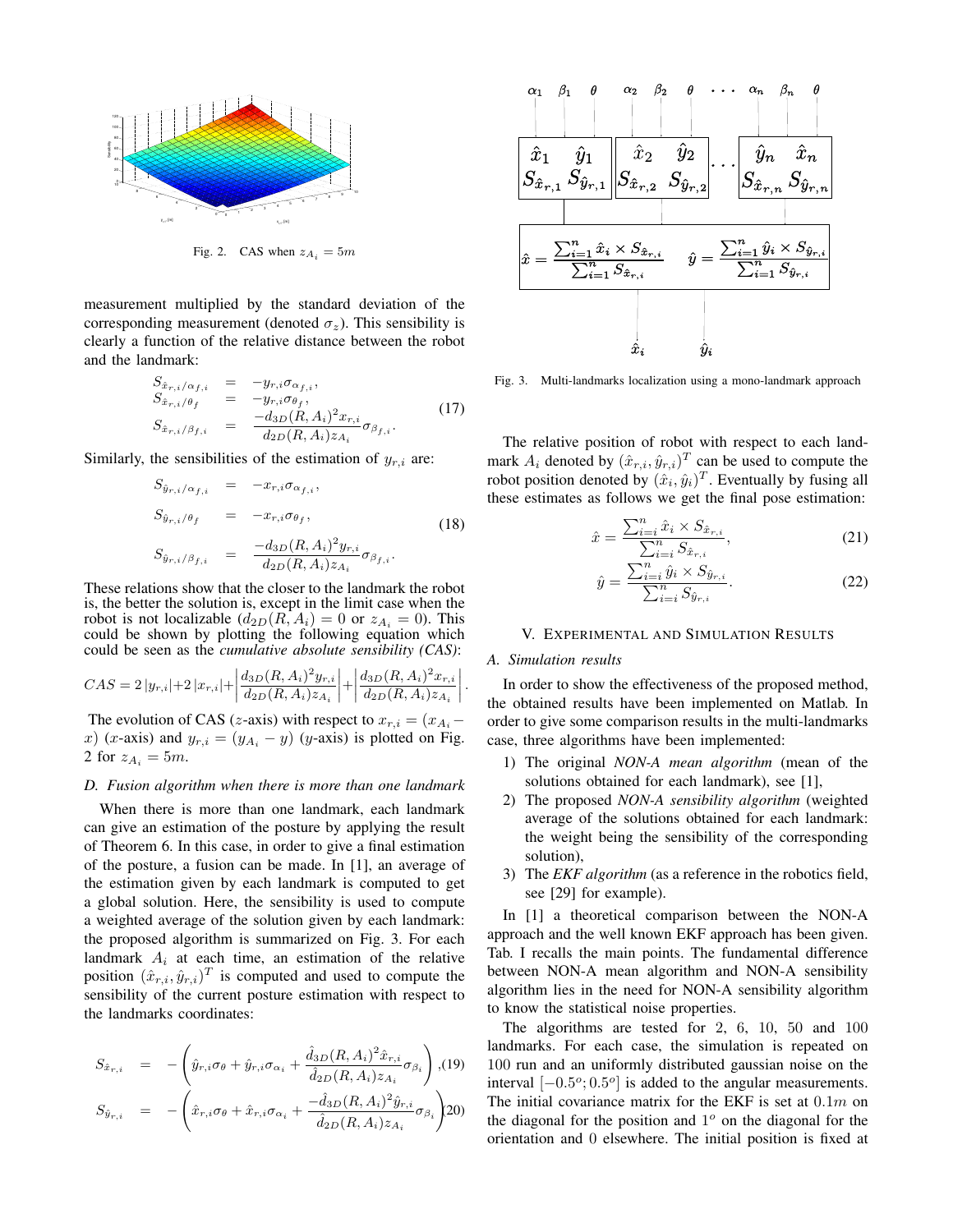| The algorithm :                          | NON-A          | NON-A          | <b>EKF</b> |
|------------------------------------------|----------------|----------------|------------|
|                                          | mean           | sensi-         |            |
|                                          | algorithm      | bility         |            |
|                                          |                | algorithm      |            |
| Needs to know the control input          | N <sub>O</sub> | N <sub>O</sub> | <b>YES</b> |
| Needs to know the noise characteristics  | N <sub>O</sub> | <b>YES</b>     | <b>YES</b> |
| Needs to be initialized                  | <b>NO</b>      | N <sub>0</sub> | <b>YES</b> |
| Gives an estimation of the control input | <b>YES</b>     | <b>YES</b>     | NO.        |

TABLE I

COMPARISON OF THREE LOCALIZATION ALGORITHMS HYPOTHESIS, [1]



Fig. 4. Simulation with one block of landmarks

 $10cm$  from the true one for x and y and at  $1^{\circ}$  for the initial orientation.

*1) Simulation with one block of landmarks:* Fig. 4 shows the trajectory used for the simulation. The position of the landmarks are chosen randomly at each run in a block (in green on the figure). In this first case, we use one block of landmarks. Tab. II gives the numerical results.

| number of landmarks                               |        |        | 10     | 50     | 100    |
|---------------------------------------------------|--------|--------|--------|--------|--------|
| $e_{NON-A-MEAN}(cm)$                              | 1.6606 | 1.2131 | 1.0814 | 0.9422 | 0.9342 |
| $e_{NON-A-SENSIBILITY}(cm)$                       | 1.6032 | 1.1634 | 1.0446 | 0.9363 | 0.9332 |
| $e_{EKF}(cm)$                                     | 2.3552 | 1.8137 | 1.7197 | 1.3939 | 1.2210 |
| $\sigma_{NON-A-MEAN}(cm^2)$                       | 0.1331 | 0.0360 | 0.0237 | 0.0203 | 0.0152 |
| $\sigma_{NON-A-SENSIBILITY}(cm^2)$                | 0.1215 | 0.0297 | 0.0204 | 0.0185 | 0.0140 |
| $\sigma_{EKF}(cm^2)$                              | 0.1510 | 0.0161 | 0.0121 | 0.0038 | 0.0018 |
| $t_{NON-A-MEAN}$                                  | 0.2706 | 0.4255 | 0.4721 | 0.4354 | 0.3863 |
| ${}^tEKF$<br>$t_{NON-A-SENSIBILITY}$<br>$t_{EKF}$ | 0.2328 | 0.4010 | 0.4200 | 0.4032 | 0.3592 |

## TABLE II COMPARATIVE RESULTS BETWEEN THE THREE METHODS WITH ONE BLOCK OF LANDMARKS

We can notice that the two NON-A algorithms give equal or better results than the EKF algorithm. The main point of improvement lies in the computation time which is greatly reduced.

*2) Simulation with two blocks of landmarks:* Fig. 5 shows the trajectory used for the simulation. The position of the landmarks are chosen randomly at each run in a block (in green on the figure). In this second case, we use two blocks of landmarks. The second block (on the right of the figure) is far away from the robot and will give less accurate results than the first block (on the left of the figure). Tab. III gives the numerical results.

We can notice that NON-A sensibility algorithm is better



Fig. 5. Simulation with two blocks of landmarks

| number of landmarks                                 | $\mathcal{D}$ | 6      | 10     | 50     | 100    |
|-----------------------------------------------------|---------------|--------|--------|--------|--------|
| $e_{NON-A-MEAN}(cm)$                                | 15.2570       | 9.9732 | 7.6324 | 4.1055 | 3.3923 |
| $e_{NON-A-SENSIBILITY}(cm)$                         | 2.9550        | 1.8344 | 1.5591 | 1.1697 | 1.1406 |
| $e_{EKF}(cm)$                                       | 3.2767        | 1.9699 | 1.7670 | 1.3647 | 1.2168 |
| $\sigma_{NON-A-MEAN}(cm^2)$                         | 60.2199       | 9.9514 | 3.4392 | 0.5371 | 0.2815 |
| $\sigma_{NON-A-SENSIBILITY}(cm^2)$                  | 0.6881        | 0.1182 | 0.0832 | 0.0292 | 0.0285 |
| $\sigma_{EKF}(cm^2)$                                | 1.1092        | 0.0428 | 0.0165 | 0.0026 | 0.0016 |
| ${}^tNON-A-MEAN$                                    | 0.3718        | 0.4081 | 0.4581 | 0.4286 | 0.3747 |
| ${}^tEKF$<br>$t_{NON-A-SENSIBILITY}$<br>$^tEKK$ $F$ | 0.3104        | 0.3919 | 0.4231 | 0.4103 | 0.3621 |

TABLE III COMPARATIVE RESULTS BETWEEN THE THREE METHODS WITH TWO BLOCKS OF LANDMARKS

than the NON-A mean algorithm in term of error mean and error variance. Furthermore, we can notice that NON-A sensibility algorithm gives better results than EKF algorithm.

### *B. Experimental results*

We have implemented this algorithm on a real robot equipped with an Imaging Source camera and an Xsens IMU (see the left of Fig. 6). The IMU is only used to measure the orientation of the robot. The camera has been calibrated before the experiment in order to know its focal length. One image taken by the camera is shown on the right of Fig. 6. The used landmark is a red point which is extracted from the video stream. The coordinate of the landmark is known. The goal of the experiment is to show the result given by NON-A algorithm with only one landmark.

The experiment has been made 10 times on the same trajectory (see Fig. 7). The results for NON-A algorithm are resumed in Tab. IV.

|       | error mean $(cm)$ | error standard deviation $\left( cm^2 \right)$ |
|-------|-------------------|------------------------------------------------|
| NON-A |                   |                                                |

TABLE IV EXPERIMENTAL RESULTS OF NON-A ALGORITHM

#### VI. CONCLUSION

This paper first recalled the connection between localizability and observability notions in both frameworks (differential geometry and differential algebra). Then algebraic localizability criterium is given and used to provide a differential estimator as the one introduced in [1]. This paper gives